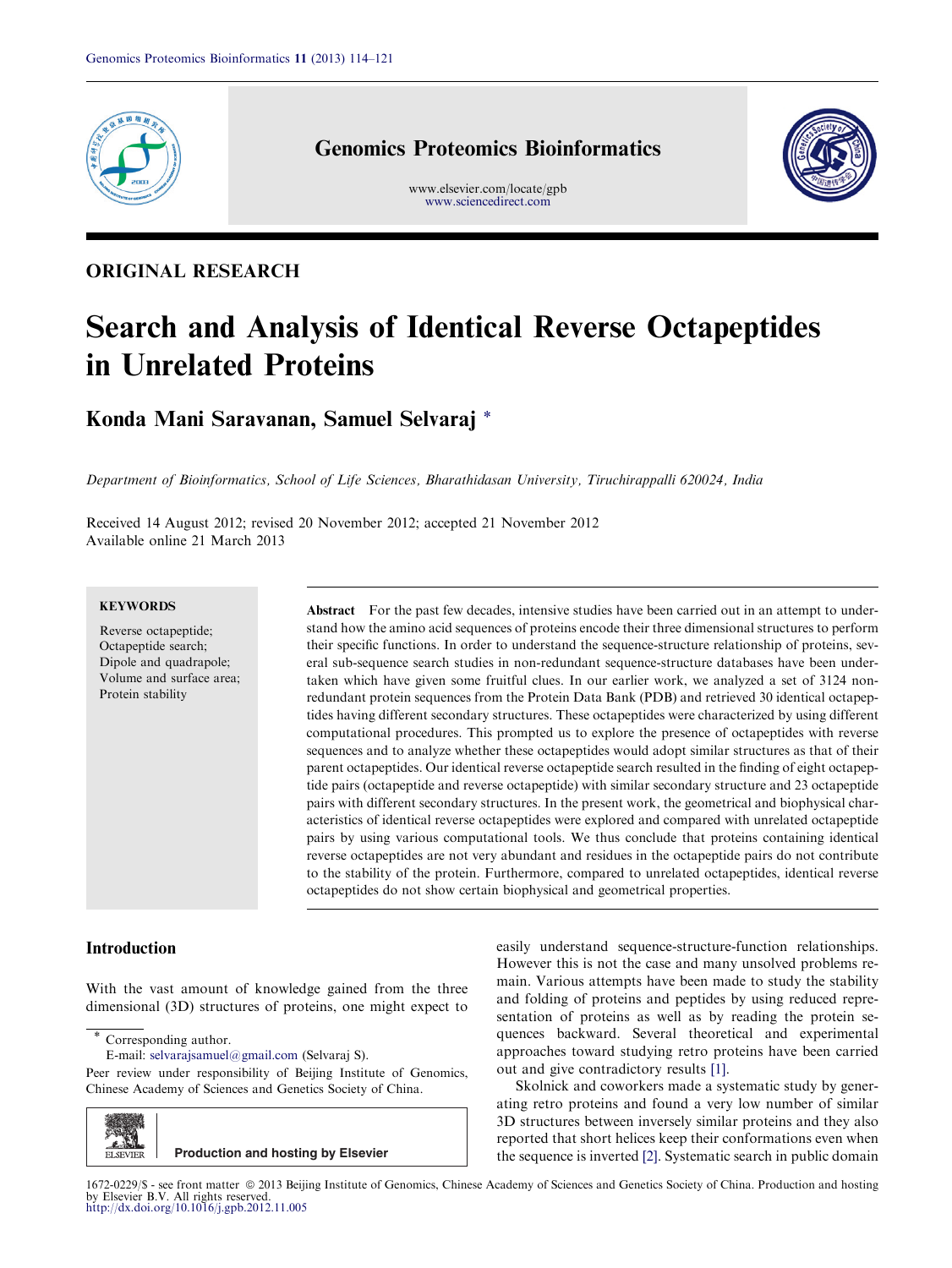sequence databases revealed that a protein with identical composition but with backward read primary structure should fold under native conditions in to a similar structure compared with the original sequence [\[3\]](#page-6-0).

Since the retro protein has the same amino acid composition and hydrophobicity profiles as the native protein, all structure prediction methods based on amino acid composition may fail. The assumption that the retro protein would adopt the mirror image of the native protein is very unlikely, because righthanded helices would have to be replaced by left-handed helices. Changes in the secondary structure of the retro protein are significant because the packing of the native topology is similar to the packing of the original protein [\[4\]](#page-6-0). Nebel et al proposed that the abundance of retro proteins primarily can be explained by the fact that they display the same repeat structures and amino acid propensity of existing proteins [\[5\]](#page-6-0).

In contrast to proteins, studies of smaller peptide fragments with inverted sequences have provided fruitful clues toward understanding protein sequence-structure relationships. Several studies on reversed proteins and peptides consisting of D-amino acids which form the mirror image structures of the respective Lamino acid protein have been carried out [\[6–8\]](#page-6-0) and validated experimentally by synthesizing D-human immuno deficiency virus protease which showed reciprocal chirality [\[9\]](#page-6-0).

There are several other interesting studies of retro peptides. One such example is a hairpin peptide mimic of the FcRI chain that inhibits IgE-FcRI interactions both in its native and retro form, which has potential for the treatment of allergic disorders [\[10\]](#page-6-0). Rai has used the S peptide from ribonuclease S as a model system and explored the relationship between native and reverse conformations of the peptide by using circular dichroism (CD) [\[7\]](#page-6-0).

Huang and coworkers synthesized a novel peptide by reversing the sequence of the human metallothionein- $2\alpha$  domain to analyze its chemical and spectroscopic properties. The results of their analysis indicate that the reversion of the amino acid sequence for  $\alpha$  domain does not change its foldability and metal-binding capacity, suggesting that the order of its sequence is not essential for the formation of a critical metaltetrathiolate nucleus [\[11\].](#page-6-0) In our previous work, we performed a systematic analysis of the role of long-range contacts in homologous families of proteins in determining the final native structure [\[12\]](#page-6-0). Our analysis indicated the importance of cooperative long-range interactions in determining the final conformations of two proteins with 88% sequence identity but adopting different folds and functions [\[13\]](#page-6-0). The importance of cooperative long-range interactions for protein stability was further verified experimentally by studying the fragments of chymotrypsin inhibitor 2 in barley [\[14\].](#page-6-0) In our previous paper, we have characterized 30 identical octapeptides adopting different conformations by computing difference in the number of long-range contacts of residues [\[15\].](#page-6-0)

In the present work, we performed a systematic search of identical reverse octapeptides in the sequences of the Protein Data Bank (PDB) [\[16\]](#page-6-0) to explore the structural and functional features of the protein fragments in reversed form. The results from our analysis imply that protein fragments of eight residues of a given protein and their reversed form in another unrelated protein are not very abundant. The geometric and biophysical properties, such as volume, surface area, dipole and quadrapole moments and continuous symmetry measure in such octapeptides, were examined in detail. Also the gene ontology (GO) terms of the proteins containing reverse octapeptides are extracted to understand the structure-function relationship.

## **Results**

#### Reverse octapeptide search

While searching for the reverse form of the overlapping octapeptide segments in each of the proteins of the 3124 PDB sequences, we found 8 octapeptide pairs (octapeptide and reverse octapeptide) with similar secondary structure (Table S1) and 23 octapeptide pairs with different secondary structures ([Table 1](#page-2-0)). The occurrence of proteins containing identical reverse octapeptides with similar and different secondary structures is very low, which was  $0.5\%$  and  $1.4\%$ , respectively, while 98% of proteins do not contain identical reverse octapeptides. These data demonstrated the low abundance of such inverse fragments in a large number of unrelated protein sequences. However, it is not surprising that an octapeptide and its reverse sequence adopt similar secondary structures, due to the similar amino acid composition and certain similar biophysical properties such as hydrophobicity, hydrophilicity, etc. Interestingly, we have found eight octapeptide pairs with similar secondary structure, which are mainly made up of helices.

The occurrence of each of the 20 amino acid residues in reverse octapeptides having similar and different conformations is shown in **[Figure 1](#page-3-0)**. Leucine  $(L)$  and glutamic acid  $(E)$ , which are generally considered as helix favoring residues, appear with high percentage, whereas in peptides adopting different secondary structures, their occurrence was relatively low  $(\sim 10\%$ and 9%, respectively). Since glutamic acid and its salts perform important functions such as neurotransmitting and flavor enhancing, understanding the role of glutamic acid in octapeptides may provide fruitful insights in peptide and biomaterials design [\[17\].](#page-6-0) The low occurrence of tryptophan (W) may be explained by the fact that the L-stereoisomer of tryptophan is present in proteins, but the D-stereoisomer is only occasionally found in naturally-produced peptides [\[18\].](#page-6-0)

The amino acid residues in the octapeptide pairs with similar secondary structure are mainly occupied by hydrophilic residues and they are generally surrounded by very minimum contacting residues [\[19–20\]](#page-6-0). Since hydrophobic residues tend to be buried in the core of proteins, the low occurrence of hydrophobic residues in octapeptide pairs with similar secondary structure suggests that octapeptide fragments would be found on the protein surface and contribute to various interactions with other molecules. On the other hand, majority of the residues in octapeptide pairs with different secondary structures are neither hydrophilic (D, E, R, K and H) nor hydrophobic residues (F, I, L, M, V, W, A and P). Instead, these octapeptide pairs are mainly made up of residues such as G, S, T, C, N, Q and Y.

#### Volume and surface area of octapeptide pairs

The functional specificity of a peptide arises from its unique physico–chemical properties such as volume and surface area, which are important geometrical quantities associated with macromolecular structures and motions. Hence, we performed a systematic analysis of surface area and volume of octapeptide pairs with similar conformations (Table S1) and those with different conformations ([Table 1](#page-2-0)). The correlation coefficient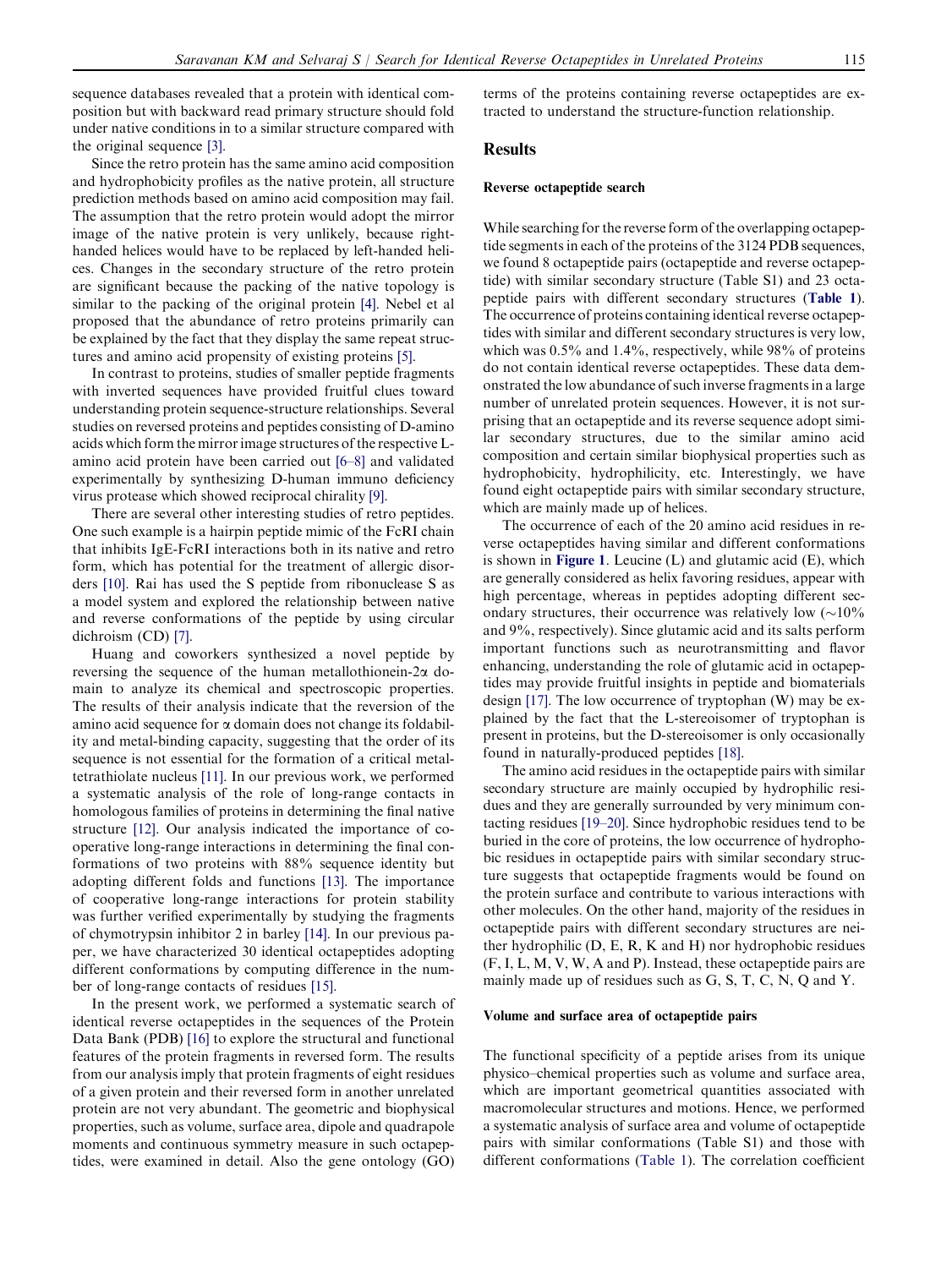<span id="page-2-0"></span>Table 1 Biophysical and geometrical properties of octapeptides with inverse sequences having different secondary structures

| No.      |                | PDB ID             | Octapeptide     | Secondary<br>structure | Stabilizing residues | Hphil<br>(%)   | Hpho<br>(%)  | Others<br>(%) | Attribute | RMSD | <b>CSM</b> | Volume<br>$(\AA^3)$ | Surface area<br>$(\mathbf{A}^2)$ | Quadrapole<br>(Debyes) |
|----------|----------------|--------------------|-----------------|------------------------|----------------------|----------------|--------------|---------------|-----------|------|------------|---------------------|----------------------------------|------------------------|
| -1       | P <sub>1</sub> | 1A8D A(52-59)      | <b>VPGINGKA</b> | <b>EECCCCEE</b>        | No                   | 12             | 25           | 62            | Basic     | 4.3  | 96.655     | 971                 | 621.9                            | 81                     |
|          | P <sub>2</sub> | 1YZY A(88-95)      | <b>AKGNIGPV</b> | ССССНННН               | No                   | 12             | 25           | 62            | Basic     | 4.3  | 94.398     | 949                 | 630.15                           | 42                     |
| 2        | P <sub>1</sub> | 1D8W A(418-425)    | <b>YEKEILSR</b> | ННННСССС               | No                   | 30             | 20           | 50            | Neutral   | 0.6  | 83.482     | 1260                | 718.53                           | 100                    |
|          | P <sub>2</sub> | 2E52 A(244-251)    | <b>RSLIEKEY</b> | НННННННН               | No                   | 30             | 20           | 50            | Neutral   | 0.6  | 85.753     | 1305                | 772.85                           | 24                     |
| 3        | P1             | $1DM9 B(103-110)$  | <b>KLNALTMP</b> | HHHHCCCC               | No                   | 38             | $\mathbf{0}$ | 62            | Basic     | 3.0  | 99.401     | 959                 | 580.7                            | 71                     |
|          | P <sub>2</sub> | 1W8K A(137-144)    | <b>PMTLANLK</b> | СЕЕННННН               | N <sub>0</sub>       | 38             | $\mathbf{0}$ | 62            | Basic     | 3.0  | 92.286     | 1118                | 653.28                           | 45                     |
|          | P1             | 1ED1 A(47-54)      | <b>AESLLENK</b> | СНННННСН               | No                   | 20             | 13           | 67            | Acidic    | 1.6  | 80.533     | 1117                | 740.55                           | 163                    |
|          | P <sub>2</sub> | 1R6X A(20-27)      | <b>KNELLSEA</b> | <b>HHHHHHHH</b>        | No                   | 20             | 13           | 67            | Acidic    | 1.6  | 77.565     | 1129                | 719.77                           | 110                    |
| 5        | P <sub>1</sub> | $1G4M A(106-113)$  | <b>KKLGEHAY</b> | <b>HHCCCCEE</b>        | No                   | 50             | 25           | 25            | Basic     | 1.0  | 90.681     | 1178                | 802.44                           | 248                    |
|          | P <sub>2</sub> | 2UVK A(276-283)    | YAHEGLKK        | CCCCCCCC               | No                   | 50             | 25           | 25            | Basic     | 1.0  | 99.514     | 1102                | 757.62                           | 27                     |
| 6        | P <sub>1</sub> | $1$ GJW_A $(2-9)$  | <b>LLREINRY</b> | НННННННН               | No                   | 38             | 50           | 12            | Basic     | 3.5  | 81.161     | 1378                | 849.18                           | 43                     |
|          | P <sub>2</sub> | 20DI_A(231-238)    | YRNIERLL        | <b>EEEEEECC</b>        | No                   | 38             | 50           | 12            | Basic     | 3.5  | 59.256     | 1363                | 973.29                           | 234                    |
| 7        | P <sub>1</sub> | $1ITX A(354-361)$  | <b>QTCTGGSS</b> | <b>CCCCEECC</b>        | No                   | $\overline{0}$ | $\mathbf{0}$ | 100           | Neutral   | 1.4  | 96.532     | 864                 | 659.05                           | 88                     |
|          | P <sub>2</sub> | 2V3I_A(20-27)      | <b>SSGGTCTQ</b> | <b>CCCCCEEE</b>        | No                   | $\overline{0}$ | $\mathbf{0}$ | 100           | Neutral   | 1.4  | 87.245     | 960                 | 637.51                           | 109                    |
| 8        | P <sub>1</sub> | 1JL1 A $(139-146)$ | <b>AAAMNPTL</b> | ННННСССС               | No                   | 40             | 20           | 40            | Neutral   | 0.04 | 95.226     | 972                 | 660.34                           | 71                     |
|          | P <sub>2</sub> | 2NVO A(383-390)    | <b>LTPNMAAA</b> | ССНННННН               | No                   | 40             | 20           | 40            | Neutral   | 0.04 | 93.055     | 967                 | 580.17                           | 80                     |
| 9        | P <sub>1</sub> | $1N1B$ A(481-488)  | YHDILCLA        | ССНННННН               | No                   | 9              | 18           | 73            | Neutral   | 2.7  | 86.665     | 1140                | 686.48                           | 105                    |
|          | P <sub>2</sub> | 2FA1 A(142-149)    | <b>ALCLIDHY</b> | <b>EEEEEEEE</b>        | No                   | 9              | 18           | 73            | Neutral   | 2.7  | 90.691     | 1154                | 797.82                           | 53                     |
| 10       | P <sub>1</sub> | $102D$ A(131-138)  | <b>VVEIPTTA</b> | <b>EEEEECCC</b>        | 132V                 | 20             | 27           | 53            | Acidic    | 1.6  | 93.583     | 1023                | 724.32                           | 87                     |
|          | P <sub>2</sub> | 1TG7 A(626-633)    | <b>ATTPIEVV</b> | <b>CCEEEEEE</b>        | No                   | 20             | 27           | 53            | Acidic    | 1.6  | 93.519     | 1026                | 735.4                            | 49                     |
| 11       | P1             | 1QOY A(177-184)    | AYAGAAAG        | <b>HHHCCCCCC</b>       | No                   | $\overline{0}$ | 12           | 88            | Neutral   | 3.2  | 99.551     | 787                 | 550.79                           | 57                     |
|          | P <sub>2</sub> | 1RWR_A(209-216)    | GAAAGAYA        | <b>CCCCCCEE</b>        | No                   | $\mathbf{0}$   | 12           | 88            | Neutral   | 3.2  | 99.532     | 776                 | 590.71                           | 67                     |
| 12       | P1             | 1QUS A(277-284)    | <b>GOAPGLPN</b> | CCCCCCCC               | No                   | 20             | 20           | 60            | Neutral   | 2.5  | 67.633     | 918                 | 649.24                           | 134                    |
|          | P <sub>2</sub> | 1QWO_A(286-293)    | <b>NPLGPAQG</b> | ССССНННН               | No                   | 20             | 20           | 60            | Neutral   | 2.5  | 75.013     | 886                 | 558.93                           | 91                     |
| 13       | P1             | 1SU8 A(269-276)    | <b>IVSVSKEM</b> | НННННННС               | No                   | 19             | 25           | 56            | Neutral   | 3.4  | 81.048     | 1126                | 667.56                           | 53                     |
|          | P <sub>2</sub> | $1W77 A(75-82)$    | <b>MEKSVSVI</b> | <b>CCCCEEEE</b>        | 80S, 82I             | 19             | 25           | 56            | Neutral   | 3.4  | 89.778     | 1112                | 786.99                           | 103                    |
| 14       | P1             | 1SVF A(177-184)    | <b>SPAITAAN</b> | ННННННСС               | No                   | $\overline{0}$ | 12           | 88            | Neutral   | 4.1  | 90.993     | 907                 | 555.91                           | 23                     |
|          | P <sub>2</sub> | 1YNF_A(110-117)    | <b>NAATIAPS</b> | <b>HCEEEECC</b>        | No                   | $\overline{0}$ | 12           | 88            | Neutral   | 4.1  | 84.159     | 896                 | 667.46                           | 64                     |
| 15<br>16 | P <sub>1</sub> |                    | <b>IKEGIGEV</b> | <b>CCCCEEEE</b>        | No                   | 38             | 38           | 25            | Acidic    | 1.9  | 52.912     | 1048                | 737.5                            | 48                     |
|          |                | 1UA4 A(409-416)    |                 |                        |                      |                | 38           |               |           | 1.9  |            | 1043                |                                  | 19                     |
|          | P <sub>2</sub> | $1X2I A(48-55)$    | <b>VEGIGEKI</b> | СССССННН               | No                   | 38             | 50           | 25<br>50      | Acidic    |      | 46.389     |                     | 706.78<br>724.57                 | 170                    |
|          | P1             | 2ANE A(68-75)      | <b>LFTVGTVA</b> | <b>CCCEEEEE</b>        | 73T, 75A<br>268T     | $\overline{0}$ |              |               | Neutral   | 1.5  | 67.694     | 1000                |                                  |                        |
| 17<br>18 | P <sub>2</sub> | 3B8D A(263-270)    | <b>AVTGVTFL</b> | <b>CCCEEEEC</b>        |                      | $\overline{0}$ | 50           | 50            | Neutral   | 1.5  | 80.077     | 1012                | 734.76                           | 76                     |
|          | P1             | 2BKX_A(202-209)    | <b>KAEAVRKL</b> | <b>ННННННННН</b>       | No                   | 50             | 25           | 25            | Basic     | 3.6  | 66.488     | 1204                | 797.6                            | 44                     |
|          | P <sub>2</sub> | $2BZ1_A(3-10)$     | LKRVAEAK        | <b>EEEEEEEE</b>        | N <sub>0</sub>       | 50             | 25           | 25            | Basic     | 3.6  | 47.348     | 1173                | 873.21                           | 260                    |
|          | P1             | $2CHH A(4-11)$     | <b>GVFTLPAN</b> | <b>CEEECCCC</b>        | No                   | $\overline{0}$ | 38           | 62            | Neutral   | 2.2  | 99.601     | 1000                | 716.51                           | 97                     |
|          | P <sub>2</sub> | 2Q2R A(21-28)      | <b>NAPLTFVG</b> | <b>CCCEEEEE</b>        | N <sub>0</sub>       | $\mathbf{0}$   | 38           | 62            | Neutral   | 2.2  | 99.613     | 1010                | 712.11                           | 154                    |
| 19       | P1             | 2ISB A(111-118)    | <b>EEVVEAMR</b> | НННННННС               | No                   | 47             | 20           | 33            | Acidic    | 2.9  | 93.375     | 1092                | 668.75                           | 39                     |
|          | P <sub>2</sub> | $2JDJ A(85-92)$    | <b>RMAEVVEE</b> | <b>HHEEEEEE</b>        | No                   | 47             | 20           | 33            | Acidic    | 2.9  | 99.661     | 1002                | 773.7                            | 117                    |
| 20       | P <sub>1</sub> | 2NY1 A(253-260)    | <b>PVVSSQLL</b> | <b>CCCCCCEE</b>        | 257S, 258Q           | $\overline{0}$ | 50           | 50            | Neutral   | 4.1  | 99.461     | 1087                | 756.28                           | 14                     |
|          | P <sub>2</sub> | 2A40 B(220-227)    | <b>LLOSSVVP</b> | НННННССС               | No                   | $\mathbf{0}$   | 50           | 50            | Neutral   | 4.1  | 99.342     | 1076                | 688.67                           | 39                     |
| 21       | P1             | 2ZBL A(14-21)      | <b>EQETDRIF</b> | НННННННН               | No                   | 21             | 14           | 64            | Acidic    | 1.1  | 82.528     | 1230                | 707.03                           | 39                     |
|          | P <sub>2</sub> | $1M0W A(271-278)$  | <b>FIRDTEQE</b> | <b>EECCCCCE</b>        | No                   | 21             | 14           | 64            | Acidic    | 1.1  | 84.776     | 1221                | 736.33                           | 133                    |
| 22       | P1             | $1R6X A(20-27)$    | <b>KNELLSEA</b> | НННННННН               | No                   | 29             | 29           | 43            | Acidic    | 1.6  | 77.567     | 1129                | 719.77                           | 110                    |
|          | P <sub>2</sub> | $1ED1 A(47-54)$    | <b>AESLLENK</b> | СНННННСН               | No                   | 29             | 29           | 43            | Acidic    | 1.6  | 80.533     | 1117                | 740.55                           | 163                    |
| 23       | P <sub>1</sub> | 2EIY A(171-178)    | KMEAVAAG        | ННННННСС               | No                   | 25             | 25           | 50            | Neutral   | 0.4  | 93.512     | 941                 | 619.3                            | 125                    |
|          | P <sub>2</sub> | 1TWD A(232-239)    | GAAVAEMK        | HHHHHHHH               | No                   | 25             | 25           | 50            | Neutral   | 0.4  | 91.508     | 805                 | 545.36                           | 30                     |

Note: P1 and P2 refer to the octapeptide and its reverse octapeptide, respectively. Hphil, Hpho and others column indicates the occurrence (in percentage) of hydrophilic residues, hydrophobic residues and other residues in the octapeptide, respectively. No in Stabilizing residues column indicates that there are no stabilizing residues; if <sup>a</sup> stabilizing residue exists, number and stabilizing amino acid in <sup>a</sup> single letter code are indicated. CSM, continuous symmetry measure; RMSD, root mean square deviation.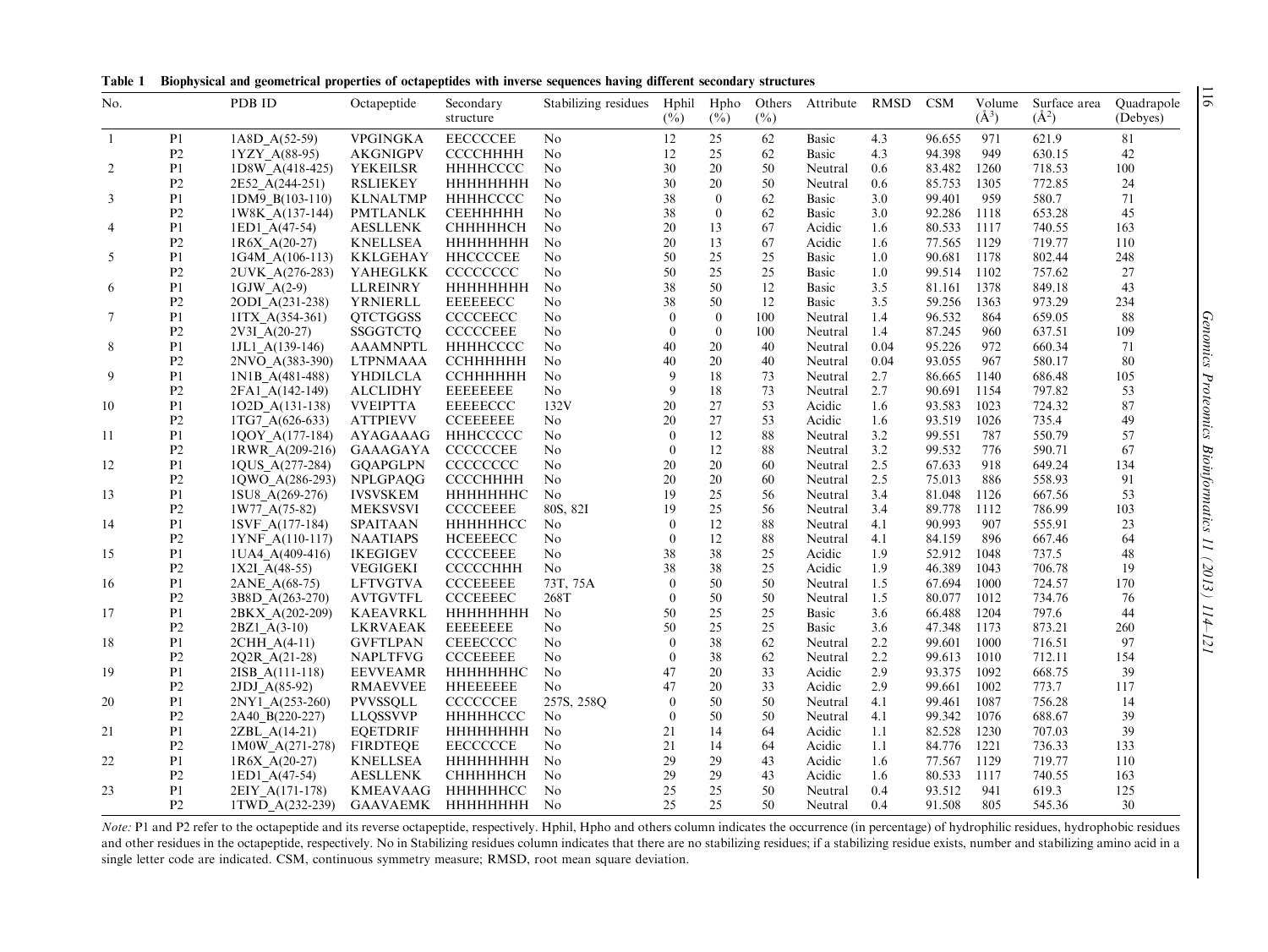<span id="page-3-0"></span>

Figure 1 Occurrence of each amino acid residue in identical reverse octapeptide pairs with similar and different conformations

between the volumes of the octapeptides and their reverse with similar and different secondary structures is 0.93 and 0.91, respectively. Consequently, the correlation coefficient between surface areas of the identical reverse octapeptide pairs with similar secondary structure and that of the octapeptide pairs with different secondary structures is 0.95 and 0.73, respectively. However, the correlation coefficient between volume and surface area of unrelated octapeptide pairs with similar and different secondary structures seems to be very poor  $(-0.04$  and  $-0.03$ ) (Table S2). The difference in surface areas of unrelated octapeptide pairs implies that the octapeptide and its reverse octapeptide show similar geometric properties such as volume and surface area. Hence, from our results, we suggest that the octapeptides and their reverse have similar spatial arrangements like related octapeptide pairs whereas unrelated octapeptide pairs do not adopt similar volume and surface area. The  $C\alpha$ average root mean square deviation (RMSD) of identical reverse octapeptides is 2.27, which is 3.01 for unrelated octapeptide pairs. This implies that the  $C\alpha$  atoms of the unrelated octapeptides and identical reverse octapeptides may not be accurately superimposed on their pair, probably due to the influence of several other factors such as conformation angle preferences, surrounding residues, position of the octapeptide in the sequence, etc.

#### Continuous symmetry of octapeptide pairs

Chirality and symmetry are treated as key descriptors of molecules. Continuous symmetry is a quantitative measure used to track the changes in molecules with similar composition during dynamic processes. The values of continuous symmetry measure (CSM) seem high for most of the octapeptide pairs with different secondary structures ([Table 1](#page-2-0)) or with similar secondary structure (Table S1), which implies that the symmetry of the molecule is distorted. The difference between CSM of an octapeptide and its reverse varies between the different octapeptide pairs. Since molecular symmetry can explain many chemical properties, the higher values of CSM in both cases (octapeptide pairs with similar or different secondary structures) imply that the interpretation of physical and chemical properties with respect to their conformations of octapeptide pairs is problematic.

#### Dipole and quadraploe moment of octapeptide pairs

The net charge and dipole moment of a protein may affect its binding properties and function [\[21\]](#page-6-0) and hence we have computed net charge and dipole moment of the octapeptide and their reverse and correlated between them. From our analysis,



Figure 2 Difference in dipole moment of identical reverse octapeptides with different conformations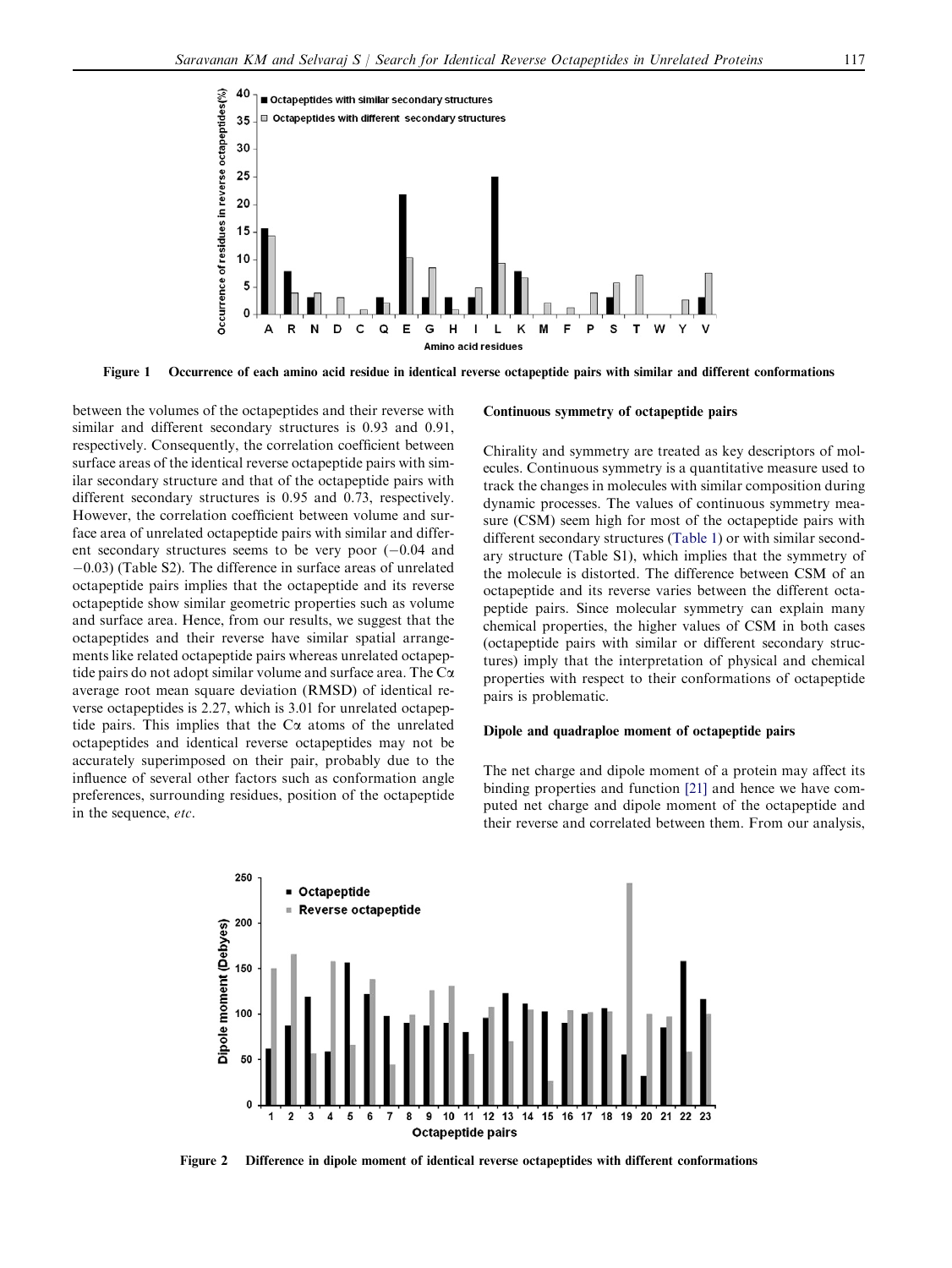no obvious correlation was observed between net charges and dipole moments. The correlation coefficients between the dipole moment of octapeptides and their reverse were  $-0.75$ and  $-0.52$  for those with similar secondary structure and with different secondary structures, respectively. The difference in dipole moments of the identical reverse octapeptides with different conformations is shown in [Figure 2](#page-3-0). The results reveal the importance of dipole moment in adopting different conformations of octapeptide pairs, even though they possess similar residue composition, hydrophobicity, hydrophilicity and volume. A similar trend is observed for the quadrapole moment of the octapeptides and their reverse. These analyses suggested that the dipole and quadrapole moment may play a vital role in protein fragments involved in various binding processes.

#### Role of stabilizing residues in reverse octapeptides

It is important to know how proteins are stabilized by various residues and their interactions. In order to understand the role of stabilizing residues in identical reverse octapeptides, we have predicted the stabilizing residues by using the SRide server [\[22\]](#page-6-0). The results reveal that residues present in octapeptide pairs with similar secondary structure did not contribute to the stability of a protein. For octapeptide pairs with different secondary structures, four octapeptide pairs contained stabilizing residues and contributed to the stability of the protein [\(Ta](#page-2-0)[ble 1](#page-2-0)). Our results suggest that the octapeptide pairs with similar secondary structure may not contribute to stability whereas the identical reverse octapeptides with different secondary structures may have biological significance to the stability of the protein. Understanding the mechanism by which protein stability is achieved is a challenging task and may help in protein design experiments [\[23\].](#page-6-0)

## GO terms of protein pairs

The description of proteins containing identical reverse octapeptides with similar and different secondary structures and their corresponding GO terms are given in Tables S3 and S4, respectively. Most of the proteins containing reverse octapeptides are enzymes. Interestingly, 12 hydrolase classes of enzymes contain identical reverse octapeptides. Reverse octapeptides are also observed in transferases, isomerases and toxins. From the GO terms extracted, in the case of octapeptide pairs with similar secondary structure, 37.5% of the proteins are involved in binding (DNA binding, metal ion binding, GTP and ATP binding). 18.75% of the proteins are hypothetical (Figure 3). One synthetic designed protein called GCN4 leucine zipper protein is observed, whose biophysical properties have been extensively studied [\[24\].](#page-6-0)

In the case of octapeptide pairs with different secondary structures, the GO terms extracted contain 60.86% of proteins with the term binding, which include zinc ion binding, manganese binding, DNA/RNA binding, cation binding, metal ion binding, carbohydrate binding, cellulose binding, magnesium ion binding, protein binding, ATP binding and copper ion binding. 6.52% of the proteins have transferase phosphate containing groups. Also, they have two hypothetical and one synthetic protein (Figure 3). Among 46 proteins, 11 belong to the family of hydrolases and 6 belong to the family of transferases. These suggest that reverse octapeptides are mostly found in enzymes particularly in the hydrolase family.

#### **Discussion**

In recent years, several methods based on similarity and dissimilarity comparison have advanced rapidly to understand the structure, function and property of proteins [\[25–28\]](#page-6-0) paving the way to the design of novel proteins. For example, Alexander et al [\[29\]](#page-6-0) designed two proteins with identical sequence apart from one residue mismatch and found that these two proteins adopt completely different folds and functions. Despite the progress, it still remains whether information gained from such studies is strong enough to predict the structure with 100% accuracy. Therefore, we believe that the inverse sequence similarity comparisons of protein or peptide sequences are also important to gain valuable insights into protein sequence-structure relationship.

Since an identical match of up to eight amino acids may not imply structural similarity [\[30\],](#page-7-0) we performed an identical reverse octapeptide search to know whether inverse octapeptide sequences were present in unrelated proteins. Although these kinds of data analyses on oligopeptides have been actively pursued previously [\[31,32\]](#page-7-0), no previous reports were found in the



Figure 3 Distribution of GO terms of protein containing identical reverse octapeptides with similar and different secondary structures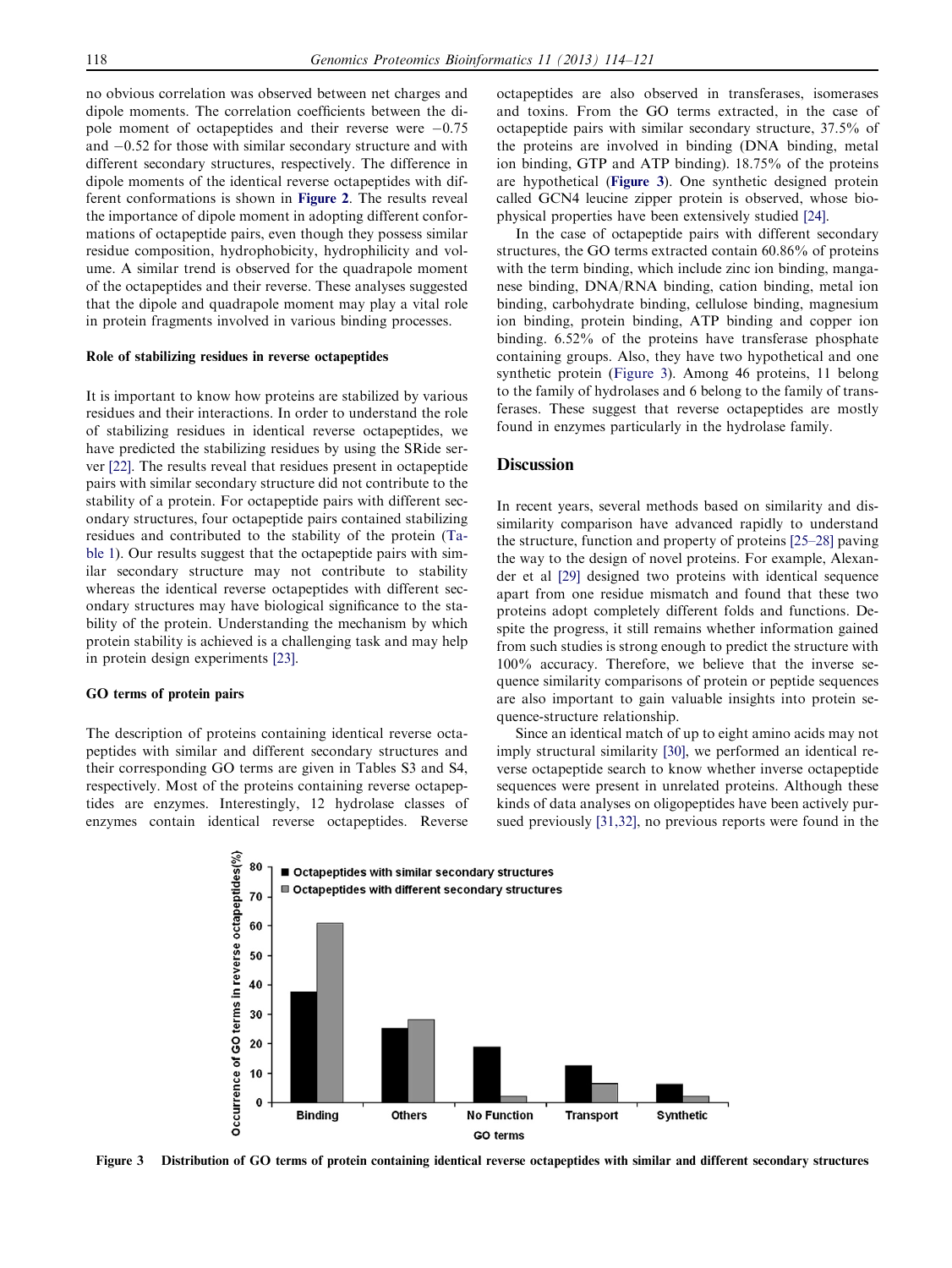literature regarding reverse peptide sequence search. This is the first analysis on polypeptides. Our analysis examined recentlyincreased datasets of experimentally-determined high resolution PDB sequences and structures (3124 unrelated proteins) and reveals the following observations. We find very low occurrences of octapeptides and their reverse in many PDB sequences. Due to the directionality of a protein molecule along the sequence, a protein with the reversed sequence is not something with opposite nature. Thus, it is not surprising that the pairs of certain octapeptides and their reverse octapeptides sometimes have similar secondary structure.

The amino acid composition of octapeptides and their reverse octapeptides reveals a relatively high proportion of L and E and null occurrence of W and Y. Also, the high proportion of hydrophilic residues in octapeptide pairs implies that these residues may form few contacts and contribute to binding processes rather than contributing to the stability of the protein. Therefore, our analysis indicates that the low abundance of identical reverse octapeptides in unrelated proteins is due to amino acid composition.

From the volume and surface area computations, the identical reverse octapeptide pairs have similar volume and surface area whereas unrelated octapeptide pairs do not. Also, the higher continuous symmetry measure of identical reverse octapeptides indicates a high distortion of the symmetry of molecules. From the analysis of GO terms, we found that the proteins containing octapeptide pairs are mostly enzymes and involved mainly in binding and transport processes. The physical properties such as dipole moment and charge are important factors, which can be related to the protein folding laws and its function. Differences in surfaces of protein fragments and differences in dipole and quadrapole moments are the major reasons for the octapeptide pairs adopting different structures and functions.

Although, a systematic search for the reverse form of the overlapping octapeptide segments is an interesting topic, only 8 octapeptide pairs (octapeptide and reverse octapeptide) with similar secondary structures and 23 octapeptide pairs with different secondary structures were identified in 3124 PDB sequences. Although the number of octapeptide pairs seems too low to provide insight into the sequence-structure relationship of proteins, the current study indicates that the proteins containing identical reverse octapeptides are not very abundant and they do not display specific biophysical and geometric properties as compared to unrelated octapeptides.

# Materials and methods

# Dataset

In our previous work [\[15\]](#page-6-0), we compiled 3124 non-redundant protein sequences and their corresponding three state secondary structure assignments from PDB [\[16\]](#page-6-0) to perform various computational studies. The protein sequences in the dataset were reversed by using a string reverse algorithm with an in house PERL program. Overlapping octapeptide segments of each of the reversed protein sequences were searched against 3124 non-redundant PDB sequences. The search process results in a reversed form of the octapeptide which occurs in unrelated proteins. The octapeptide pairs (octapeptide and its reverse octapeptide) thus obtained were grouped as octapeptide pairs with similar secondary structures and octapeptide pairs with different secondary structures. The percentage of occurrences of amino acid residues in each of the groups was also computed. Additionally, in order to know whether reverse octapeptides having different secondary structures display specific properties compared to unrelated octapeptides, we created a control group of unrelated octapeptides by randomly shuffling 23 pairs of identical reverse octapeptides with different conformations for a comparative study.

#### Computation of percentage of hydrophobic, hydrophilic and charged residues

The percentage of hydrophobic (F, I, L, M, V, W, A and P), hydrophilic (D, E, R, K and H) and other residues (G, S, T, C, N, Q and Y) was computed for the octapeptide pairs adopting similar and different secondary structures. We have also computed net charge and attributes (acidic, basic and neutral) of octapeptide pairs. To perform the aforementioned computations, we used a peptide property calculator web server, which is freely available at [https://www.genscript.com/ssl-bin/site2/peptide\\_cal](https://www.genscript.com/ssl-bin/site2/peptide_calculation.cgi)[culation.cgi.](https://www.genscript.com/ssl-bin/site2/peptide_calculation.cgi) The structures of identical reverse octapeptide pairs and unrelated octapeptides were superimposed on each other to obtain the RMSD value using the superimpose server [\[33\]](#page-7-0).

#### Computation of volume and surface area of identical reverse octapeptides

To find the difference in physical properties of octapeptide pairs (octapeptide and its reverse), we computed volume and surface area using the structure analysis web servers of the Helix Systems at Scientific Super Computing at the National Institute of Health accessible at [http://helixweb.nih.gov/struct](http://helixweb.nih.gov/structbio/basic.html)[bio/basic.html](http://helixweb.nih.gov/structbio/basic.html).

## Computation of continuous symmetry measure

To understand how a change of symmetry affects the chemical and physical properties of a protein fragment, we computed the CSM by using a web server accessible at [http://www.csm.](http://www.csm.huji.ac.il/new/?cmd=symmetry) [huji.ac.il/new/?cmd=symmetry.](http://www.csm.huji.ac.il/new/?cmd=symmetry) The measure is based on the distance between the investigated molecule and the nearest structure that has the desired symmetry. The value of this measure ranges from 0 to 100 and higher CSM values indicate the change in the physical shape of octapeptide fragments [\[34\]](#page-7-0).

#### Computation of dipole and quadrapole moment

Dipole and quadrapole moments of molecules might play a significant role in affecting the properties and activities of proteins. Hence, we have computed dipole and quadrapole moments of octapeptide fragment pairs by a web server located at the Weizmann institute, Israel [\[21\]](#page-6-0).

#### Prediction of stabilizing residues in identical reverse octapeptides

In order to identify whether the residues in an octapeptide and its reverse octapeptide play a vital role in stabilizing the protein molecule, we predicted the stabilizing residues using the SRide server [\[22\]](#page-6-0). This server predicts stabilizing residues using several structure-based parameters such as surrounding hydrophobicity [\[35\]](#page-7-0), long-range order [\[36\]](#page-7-0), conservation score, etc.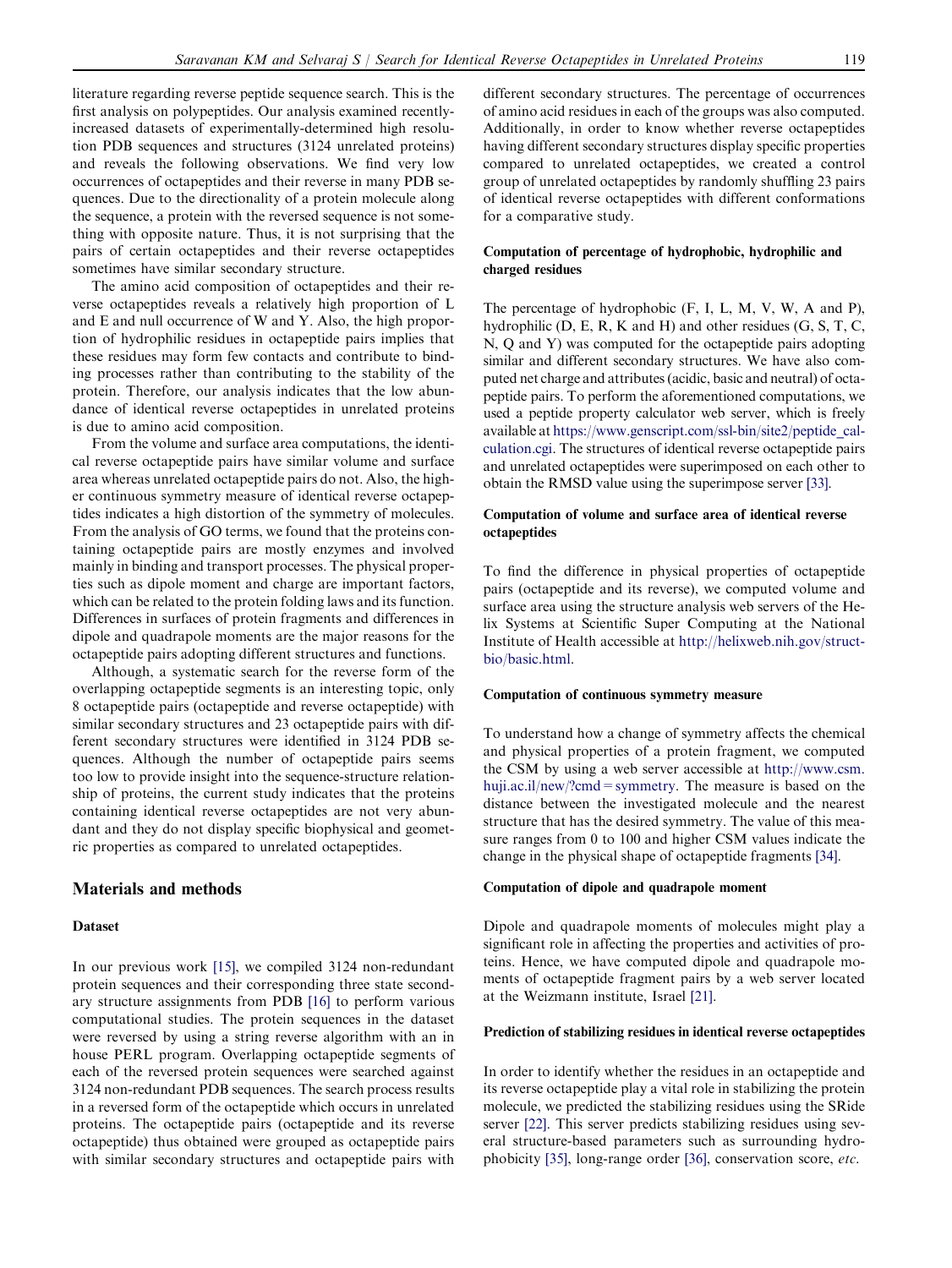## <span id="page-6-0"></span>Extraction of GO terms

In order to find what type of proteins or enzymes possesses identical reverse octapeptide, GO terms of the proteins containing octapeptide pairs (octapeptide and its reverse) were extracted from PDB annotations and stored in appropriate format. The extraction process was performed in a completely-automatic manner using in house java scripts on SUN ULTRA 40M2 workstation.

# Authors' contributions

SS and KMS designed the research. KMS performed computation. SS and KMS analyzed data. KMS wrote the manuscript. Both authors read and approved the final manuscript.

# Competing interests

The authors declare no competing interests.

#### Acknowledgements

KMS thanks the Council of Scientific and Industrial Research (CSIR) for the award of Senior Research Fellowship (Grant No. 09/475(0157)/2010-EMR-I).

## Supplementary material

Supplementary data associated with this article can be found, in the online version, at [http://dx.doi.org/10.1016/j.gpb.2012.](http://dx.doi.org/10.1016/j.gpb.2012.11.005) [11.005.](http://dx.doi.org/10.1016/j.gpb.2012.11.005)

#### References

- [1] Lorenzen S, Gille C, Preissner R, Frommel C. Inverse sequence similarity of proteins does not imply structural similarity. FEBS Lett 2003;545:105–9.
- [2] Olszewski KA, Kolinski A, Skolnick J. Does a backwardly read protein sequence have a unique native state. Protein Eng 1996;9:5–14.
- [3] Chou KC, Zhang CT, Elrod DW. Do ''antisense proteins'' exist? J Protein Chem 1996;15:59–61.
- [4] Preibner R, Goede A, Michalski E, Frommel C. Inverse sequence similarity in proteins and its relation to the three dimensional fold. FEBS Lett 1997;414:425–9.
- [5] Nebel JC, Godfrey WC. Why inverse proteins are relatively abundant. Protein Pept Lett 2010;17:854–60.
- [6] Chorev M, Goodman M. Recent developments in retro peptides and proteins-an ongoing topochemical exploration. Trends Biotechnol 1995;13:438–45.
- [7] Rai J. Retroinverso mimetics of S-peptide. Chem Biol Drug Des 2007;70:552–6.
- [8] Gupta Sharma P. Reversal of peptide backbone direction may result in the mirror imaging of protein structure. FEBS Lett 1992;310:205–10.
- [9] Milton RC, Milton SC, Kent SB. Total chemical synthesis of a D enzyme: the enantiomers of HIV-1 protease show reciprocal chiral substrate specificity. Science 1992;256:1445–8.
- [10] McDonnell JM, Fushman D, Cahill SM, Sutton BJ, Cowburn D. Solution structures of FceRI  $\alpha$ -chain mimics: a  $\beta$ -hairpin peptide and its retro-enantiomers. J Am Chem Soc 1997;119:5321–8.
- [11] Pan PK, Zheng ZF, Lyu PC, Huang PC. Why reversing the sequence of the a-domain of human metallothionein-2 does not change its metal-binding and folding characteristics. Eur J Biochem 1999;266:33–9.
- [12] Saravanan KM, Selvaraj S. Analysis and visualization of long range contact networks in homologous family of proteins. Open Struct Biol J 2009;3:104–25.
- [13] Saravanan KM, Harihar B, Saranya N, Selvaraj S. Sequence and structural analysis of two designed proteins adopting 88% sequence identity. Protein Eng Des Sel 2010;23:911–8.
- [14] Itzhaki LS, Neira JL, Ruiz-Sanz J, De Prat Gay G, Fersht AR. Search for nucleation sites in smaller fragments of chymotrypsin inhibitor-2. J Mol Biol 1995;254:289–304.
- [15] Saravanan KM, Selvaraj S. Search for identical octapeptides in unrelated proteins: structural plasticity revisited. Biopolymers 2012;98:11–26.
- [16] Henrick K, Feng Z, Bluhm WF, Dimitropoulos D, Doreleijers JF, Dutta S, et al. Remediation of the protein data bank archive. Nucleic Acids Res 2008;36:D426–33.
- [17] Sapolsky R. Biology and human behavior: the neurological origins of individuality. 2nd ed. The Teaching Company; 2005.
- [18] Pallaghy PK, Melnikova AP, Jimenez EC, Olivera BM, Norton RS. Solution structure of contryphan-R, a naturally occurring disulphide bridged octapeptide containing d-tryptophan: comparison with protein loops. Biochemistry 1999;38:11553–9.
- [19] Bogan AA, Thorn KS. Analysis of hot spots in protein interfaces. J Mol Biol 1998;280:1–9.
- [20] Clackson T, Wells JA. A hot spot of binding energy in a hormone receptor interface. Science 1995;267:383–6.
- [21] Felder CE, Prilusky J, Silman I, Sussman JL. A server and database for dipole moments of proteins. Nucleic Acids Res 2007;35:W512–21.
- [22] Magyar C, Gromiha MM, Pujadas G, Tusnády GE, Simon I. Sride: a server for identifying stabilizing residues in proteins. Nucleic Acids Res 2005;33:W303–5.
- [23] Saraboji K, Gromiha MM, Ponnuswamy MN. Relative importance of secondary structure and solvent accessibility to the stability of protein mutants: a case study with amino acid properties and energetics on T4 and human lysozymes. Comput Biol Chem 2005;29:25–36.
- [24] Mittl PR, Deillon C, Sargent D, Liu N, Klauser S, Thomas RM, et al. The retro-GCN4 leucine zipper sequence forms a stable three dimensional structure. Proc Natl Acad Sci U S A 2000;97: 2562–6.
- [25] Uthayakumar M, Sanjeev P, Nagarajan R, Sekar K. Sequencestructure similarity: do sequentially identical peptide fragments have similar three dimensional structures? Curr Bioinformatics 2012;7:111–5.
- [26] Saravanan KM, Selvaraj S. Performance of secondary structure prediction methods on proteins containing conformationally ambivalent sequence fragments. Biopolymers Pept Sci 2012. http://dx.doi.org/[10.1002/bip.22178.](http://dx.doi.org/10.1002/bip.22178)
- [27] Ravella D, Kumar MU, Sherlin D, Shankar M, Vaishnavi MK, Sekar K. SMS-2.0: an updated database to study the structural plasticity of short peptide fragments in non redundant proteins. Genomics Proteomics Bioinformatics 2012;10:44–50.
- [28] Uthayakumar M, Benazir B, Sanjeev P, Kirti Vaishnavi M, Gurusaran M, Sureka K, et al. Homopeptide repeats: implications in protein structure, function and evolution. Genomics Proteomics Bioinformatics 2012;10:217–25.
- [29] Alexander PA, He Y, Chen Y, Orban J, Bryan PN. A minimal sequence code for switching protein structure and function. Proc Natl Acad Sci U S A 2009;106:21149–54.